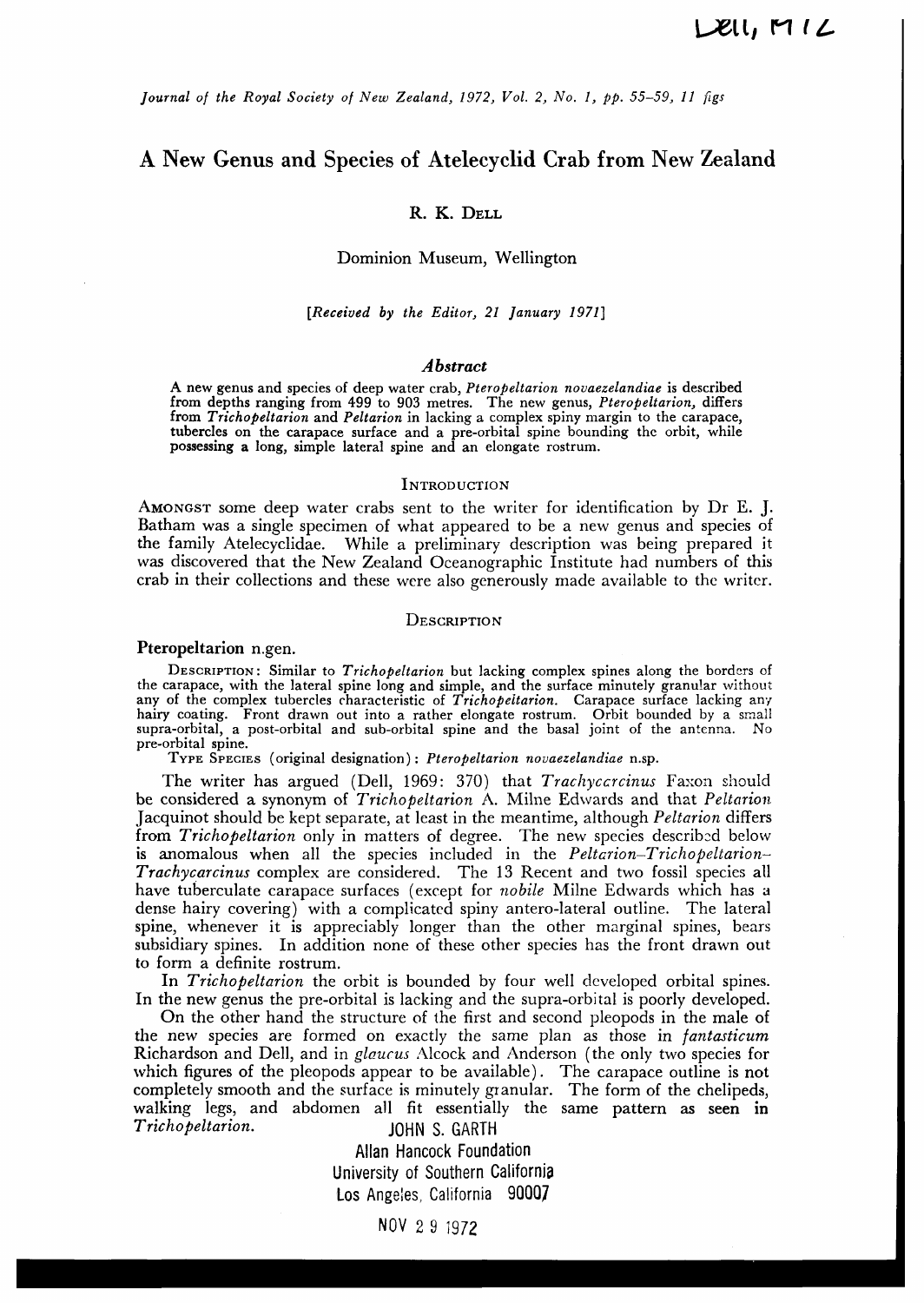The main features are thus close to the *Trichopeltarion-Trachycarcinus* complex and the new species is obviously not too far removed. It differs, however, in a number of characters which are present in all the other species. At our present stage of knowledge, therefore, it seems best to erect a new genus for this species alone. When more is known of this essentially deep water family, *Pteropeltarion* may prove to rate no more than subgeneric status. To rate it as a subgenus at present would, however, indicate a precision of relationship that the evidence does not yet allow.

#### **Pteropeltarion novaezelandiae** n.sp. (Figs. 1-11)

DESCRIPTION : Carapace pentagonal with a single long simple lateral spine on each side and a moderately elongate rostrum. Front drawn out into a parallel-sided, flattened rostrum about one-fifth the total length of the carapace. Anterior end of rostrum terminating in three broad spines, the central considerably shorter than the two laterals, which sometimes bear a basal mound on the mesal face (Fig. 9). A group of long, slender, stiff hairs points forward from the end of the rostrum. General surface finely granular especially towards the margins.

Regions not well marked except for the cardiac. Two low rounded tubercles mark the boundaries of the gastric region on each side. Orbit marked above by a relatively poorly developed blunt supra-orbital spine situated well back towards the more strongly developed post-orbital. A single bluntly rounded tubercle on each side interrupts the otherwise almost straight carapace outline between the post-orbital spine and the base of the lateral spine. Lateral spine long, simple, narrowly tapering, sometimes curved, each spine a little more than half the width of the carapace without spines. Behind the lateral spines the carapace outline continues in an almost straight line to meet the rather wide, very gently curving posterior margin.

Ventral surface of orbit bounded largely by a narrow, forwardly pointing sub-orbital spine derived from the carapace and closely pressed against the basal segment of the antenna, which in turn largely fills the anterior hiatus of the orbit. Eyestalk of medium size, narrowly conical, cornea transparent in preserved specimens. Basal joint of antenna large, subsequent joints smaller and slowly tapering (Fig. 9). Antennule relatively small, folding upwards and backwards into its cavity. Antenna long, extending well beyond end of rostrum.

Outer maxillipeds as in Fig. 6. Inner margins of ischium and merus bearing a sheet ot stiff hairs. Palp heavily coated with stiff brownish hairs. Outer margin of palp and distal, free edge of merus with a forward pointing sheet of fine, branching, feathery hairs.

Chelipeds in adult females and sub-mature males subequal in size although even in females the right cheliped is more strongly developed. Upper surface of propodus, of dactylus and of carpus and merus with a row of stiffish hairs. Outer face of dactylus nodular, distal upper extremity of carpus drawn out into a strong, pointed ridge. In mature males the right cheliped is enormously developed, the merus smooth and shining. Ambulatory legs long and slender, set with a row of feathery branched hairs along the upper surface, dactylus with two rows of stiff, short, close-set hairs.

Male and female abdomen of seven segments very like those of *Trichopeltarion fantasticum*  Richardson and Dell (figs. 2, 3). The male pleopods are very like those figured by Gordon (1953: 51, fig. 6A) for *Trachycarcinus glaucus* Alcock and Anderson and by Richardson and Dell (1964, figs. 5, 10) for *Trichopeltarion fantasticum.* The only major difference seems to be that in *novaezelandiae,* spines are developed towards the base of the central groove in the first pleopod rather than hairs as in *glaucus* and *fantasticum.* 

Three females were carrying eggs. One from Station E.lll , had twelve eggs still attached beneath the abdomen. One from Station F.105 had 57 eggs, many pushed out beyond the abdomen. The eggs are light brown in preservative, and large (up to 1.5mm in diameter). These specimens were collected in October (E.lll) and in January (F.105 and D.207).

MEASUREMENTS OF HOLOTYPE: Length of carapace including rostrum, 16.75mm; width of carapace including lateral spines, 24.5mm; width of carapace without lateral spines, 11.25mm; length of right cheliped, 24.25mm; length of merus of right cheliped, 13.25mm; length of dactylus of right cheliped, 7.0mm; length of fourth ambulatory leg, 20.00mm.

TYPE MATERIAL: Holotype male (113) and seven paratype males and eight paratype females in New Zealand Oceanographic Institute, one paratype male in Portobello Marine Biological Station, one paratype male and one paratype female in Dominion Museum.

#### **LOCALITIES**

New Zealand Oceanographic Institute Stations: —

- D.85, 49°50'S, 170°13'E, in 611 metres, 13-V-1963 (one male);
- D.204, 50°58'S, 170°16'E, in 565 metres, 24-i-1964 (one female);
- D.206, 50°36'S, 171°23.5'E, in 529 metres, 24-i-1964 (one male);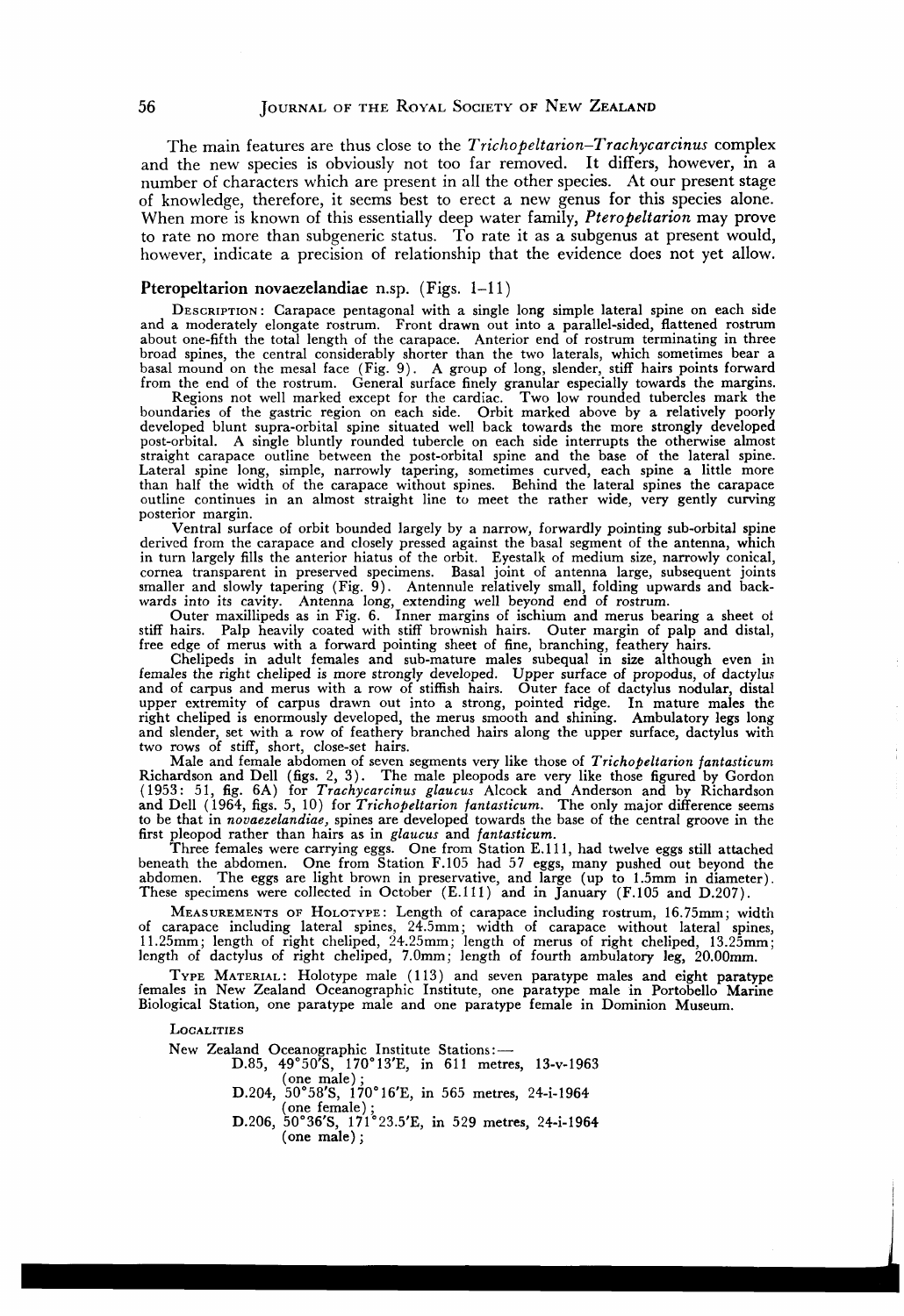

#### *Pteropeltarion novaezelandiae*

Fig. 1.—Right cheliped of subadult male from Papanui Canyon. Fig. 2.—Female abdomen.<br>Fig. 3.—Male abdomen. Fig. 4.—Second pleopod, adult male. Fig. 5.—First pleopod, adult male. Fig. 6.—Outer maxilliped, adult male (branch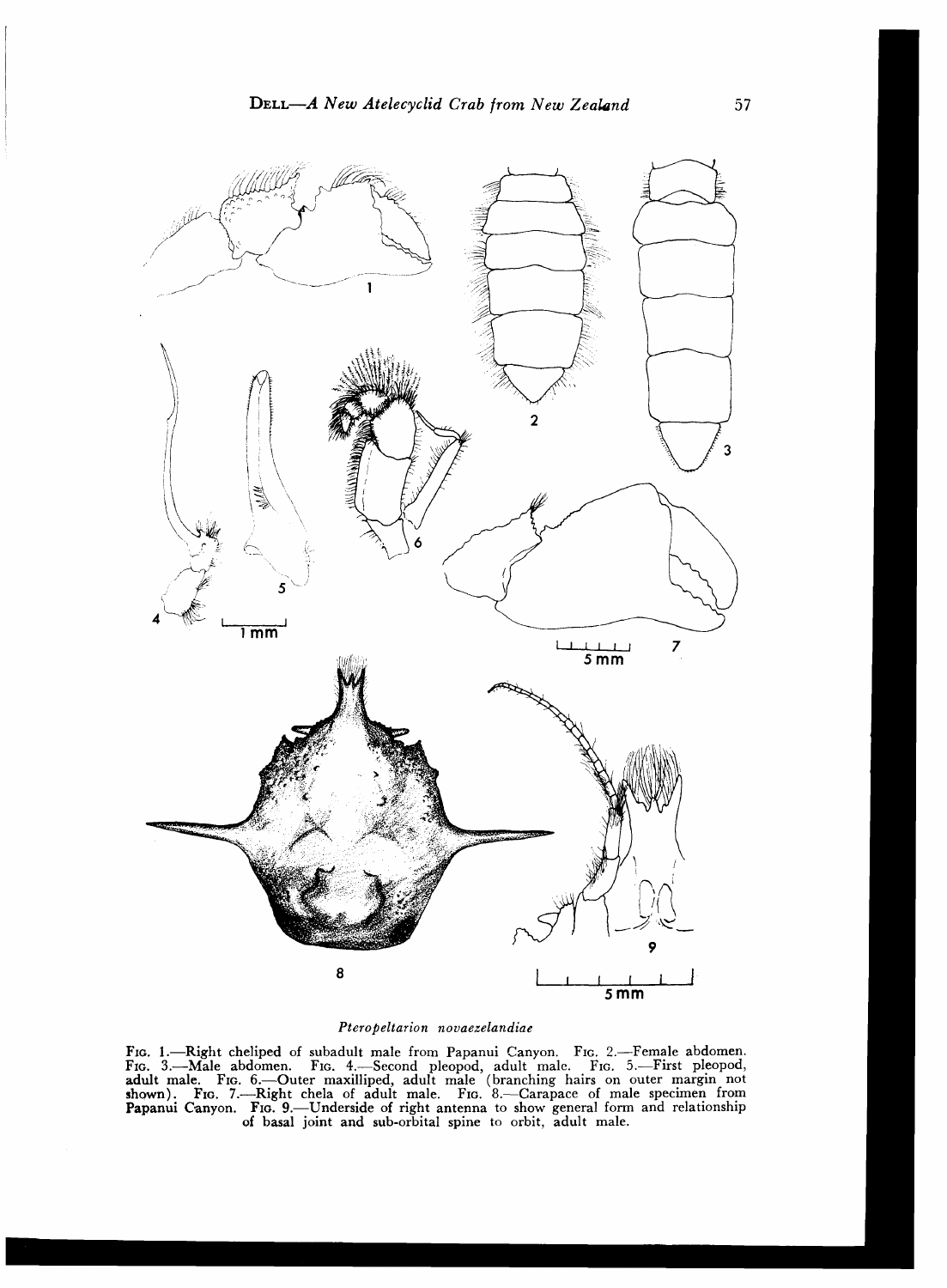



Fig. 10, 11.—Pteropeltarion novaezelandiae n.sp. (holotype, male). Fig. 10: dorsal view;<br>Fig. 11: ventral view.